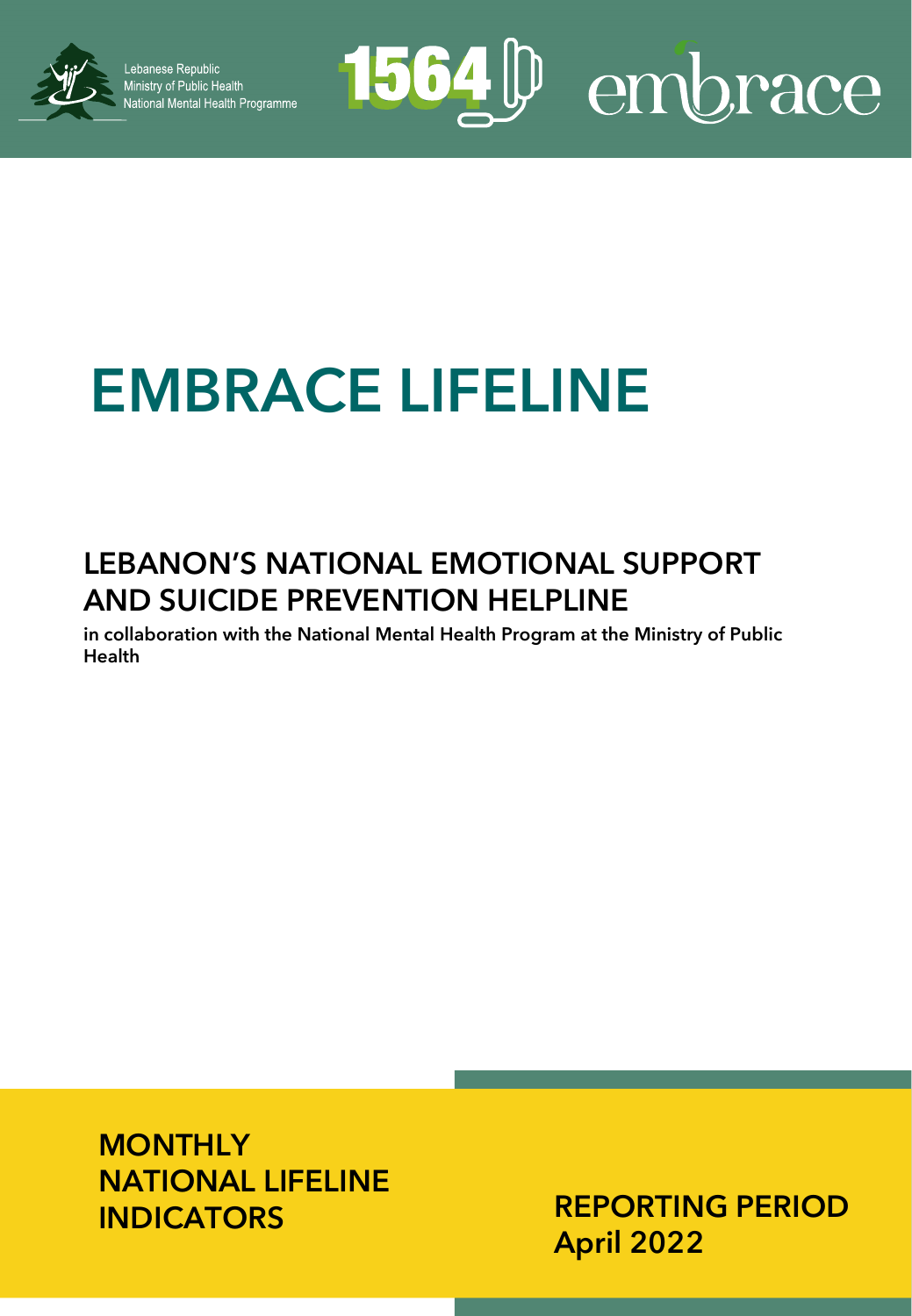



**INTRODUCTION**

**Embrace Lifeline is the national helpline in Lebanon for emotional support and suicide prevention.** Aggregate data related to the National Lifeline is captured, analyzed and disseminated on a monthly basis and annually for a yearly snapshot. The data is meant to offer a snapshot of the characteristics of callers to the helpline.

#### **METHODOLOGY**

computerized system. The non-identifiable data is then analyzed and reported on a The National Lifeline's trained operators capture anonymous data through a secure monthly basis.

The numbers in this report are meant to offer a snapshot of the population that the National Lifeline serves. Please note that while that this information is recorded as accurately as possible, not all information may always be available. Unless otherwise indicated, the frequencies and percentages reported in this document represents the percentage of observations in a given category out of the total nonmissing information. The metrics in this document can be considered representative of calls received during the reported time-period.

**To cite this report: Embrace Lifeline: Lebanon's National Helpline (2022). Caller characteristics for April 2022.** 

**[www.embracelebanon.org](http://www.embracelebanon.org/)**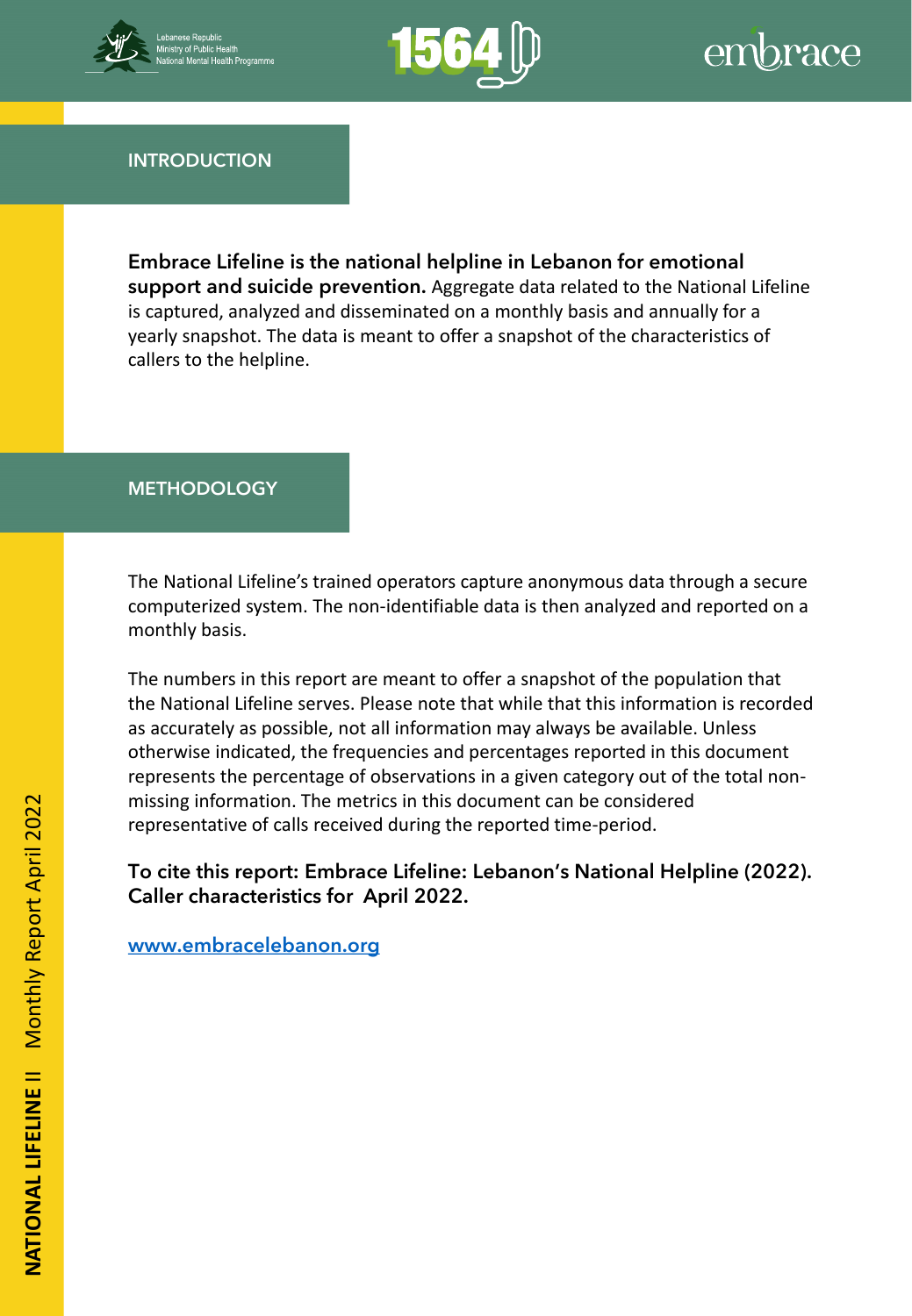



**April 2022**

**TOTAL NUMBER OF CALLS WITH CAPTURED DATA 1006**

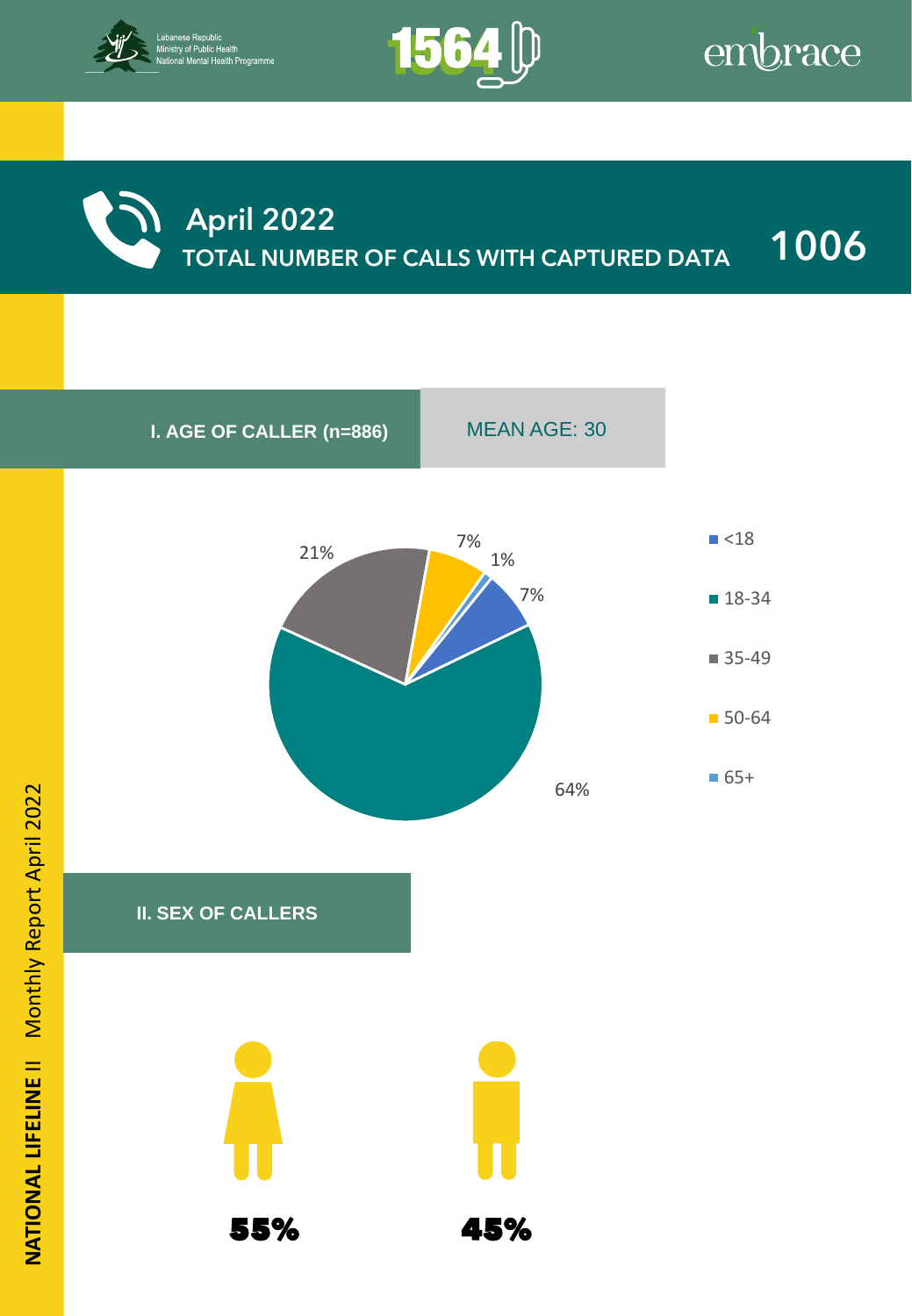



**III. HOW CALLERS HEARD ABOUT THE LIFELINE** because

**IV. BENEFICIARY INFORMATION**

**\*Percentages may not add up to 100% because each caller may have more than one status.**

**In April of 2022, n = 306 callers informed us of how they first learned about the National Lifeline. The below chart summarizes their responses.**



**IV. SEXUAL ORIENTATION OF CALLERS**

**12% of calls received by the Embrace Lifeline come from self-identifying LGBTQI+ individuals.**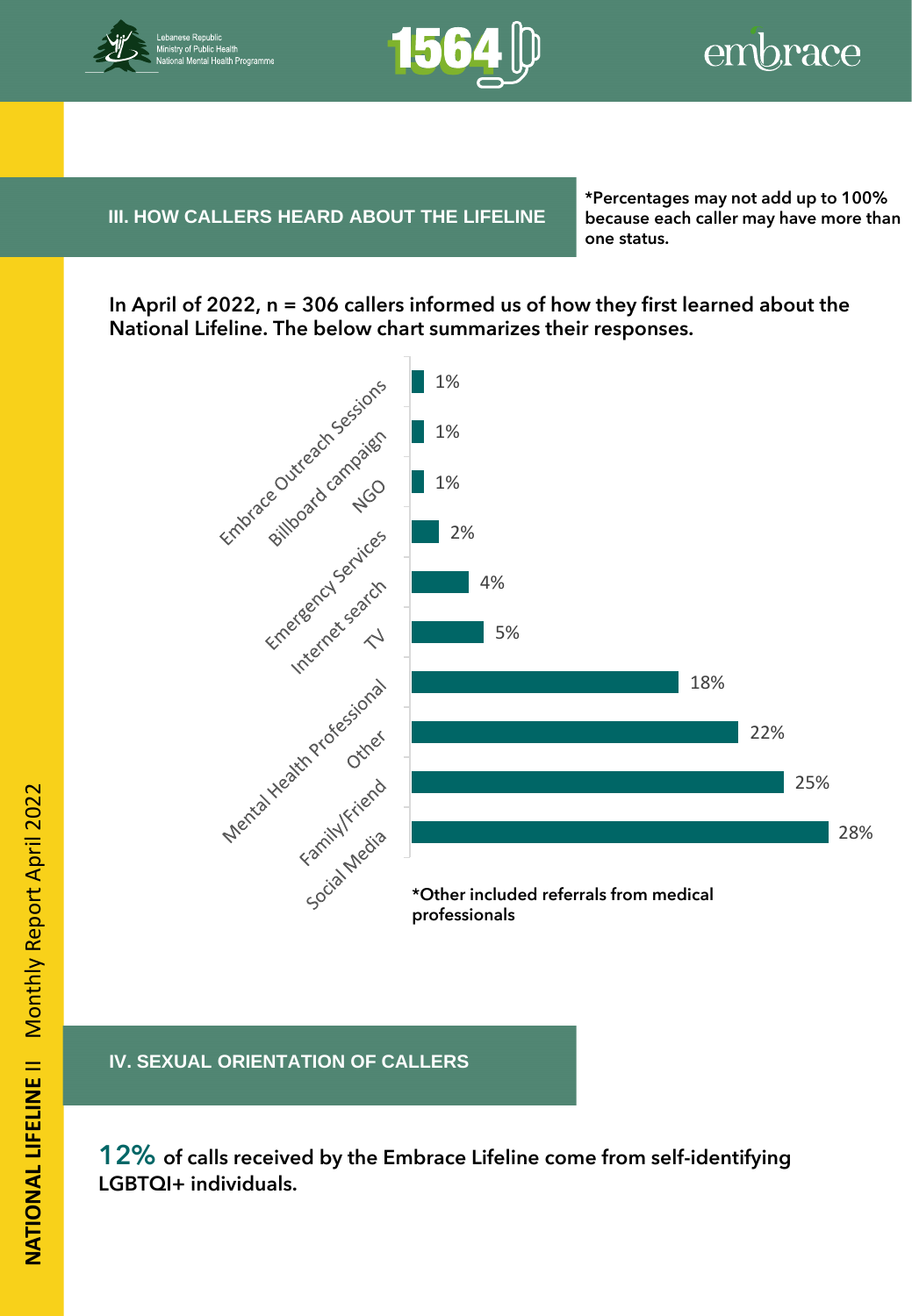



#### **V. NATIONALITY OF CALLERS**





#### **VI. COUNTRY OF CALLERS**

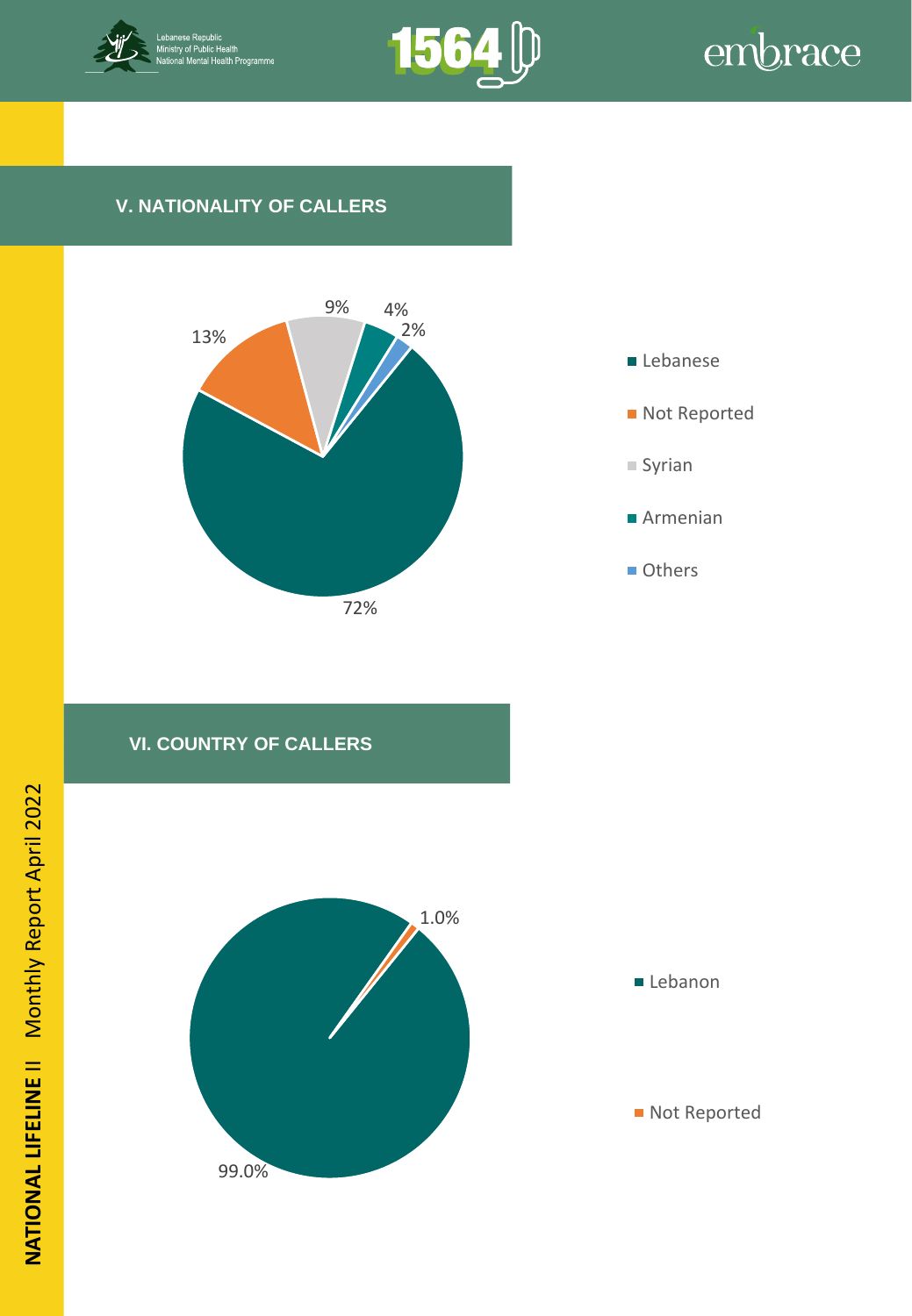



#### **VII. REGION OF RESIDENCE AMONG CALLERS FROM LEBANON**



#### **VIII. MARITAL STATUS OF CALLERS**

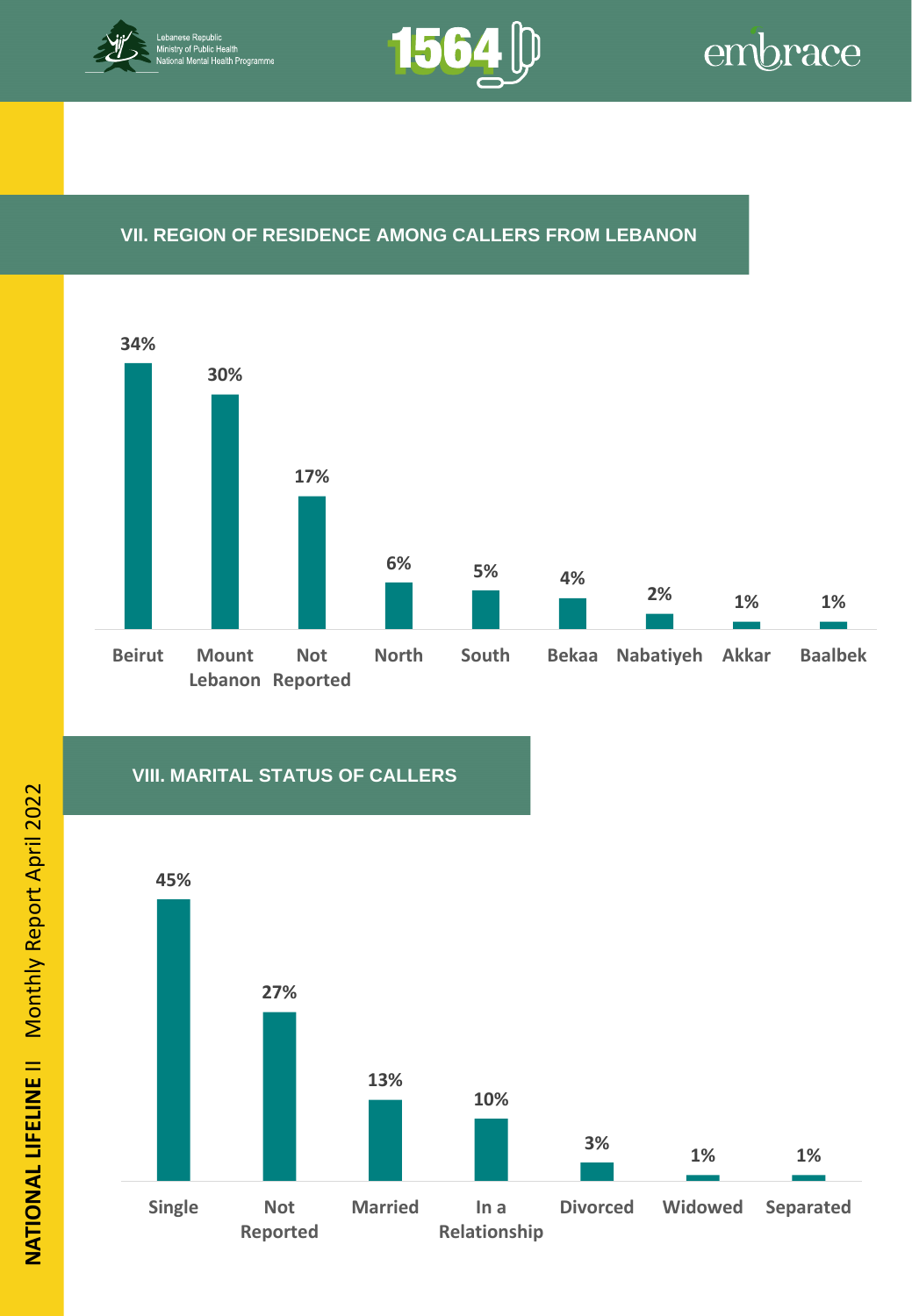



#### **IX. CALLER LIVING WITH**

**\*Percentages may not add up to 100% because each caller may endorse more than one living status.**



#### **X. HIGHEST LEVEL OF EDUCATION OF CALLERS**





**32%**

**NATIONAL LIFELINE** II Monthly Report April 2022 NATIONAL LIFELINE II Monthly Report April 2022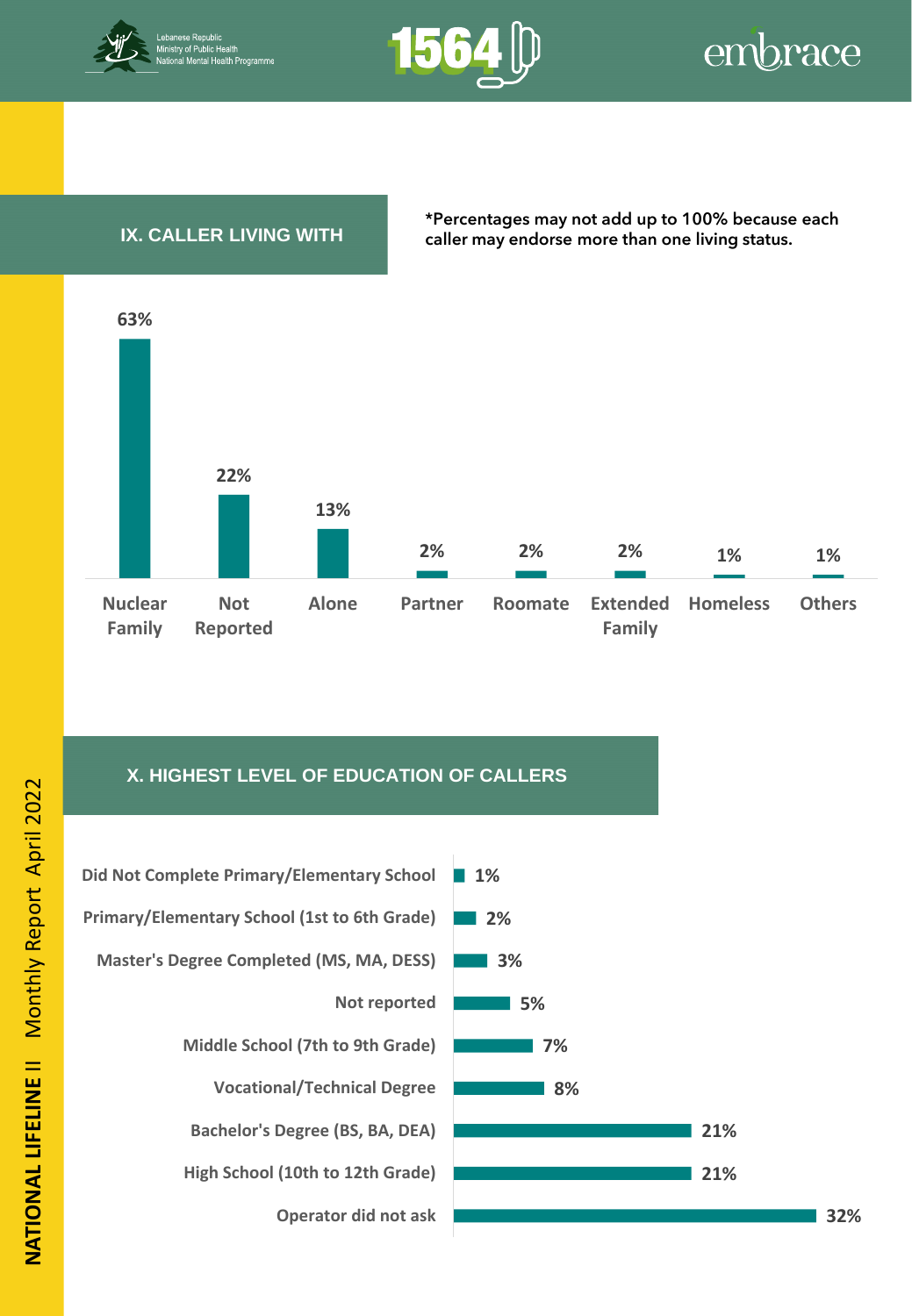



#### **XI. EMPLOYMENT OF CALLERS**

**\*Percentages may not add up to 100% because each caller may have more than one status.**



#### **XII. TYPE OF CALL**



**\*This indicator is assessed by the operator based on their conversation with the caller. Percentages may not add up to 100% because the caller can express more than one type of concern (e.g., a caller could express both socioeconomic concerns and emotional distress).**